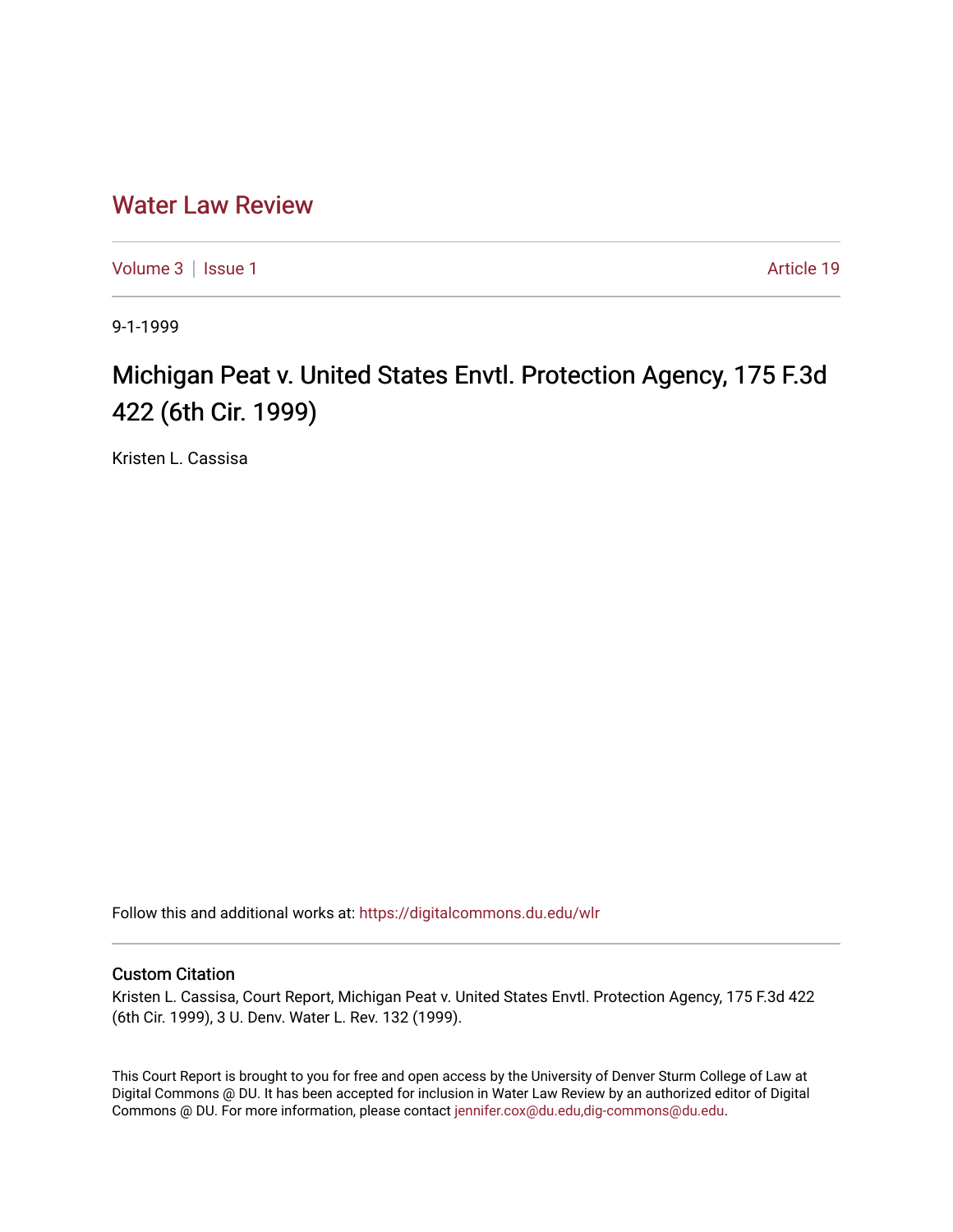assessment. Rejecting Smithfield's first two contentions, the court upheld the district court's ruling on Smithfield's affirmative liability.

The court then addressed Smithfield's final contention that the trial court incorrectly assessed \$12.6 million in penalties, reversing and remanding the action to the district court for penalty recalculation. The court applied the abuse of discretion standard of review and considered factors established by the CWA for determining an appropriate civil penalty. In addition, the court gave the district court's award wide discretion.

In considering Smithfield's various claims of error in relation to the penalty, the court only disagreed with the findings of the district court on one count. The district court utilized the weighted average cost of capital to calculate the present value of interest. In doing so, the district court determined that the approximate four percent calculation error was insignificant in relation to the \$12.6 million overall penalty. The court of appeals disagreed. The four percent calculation error resulted in a miscalculation of between \$100,000 and \$200,000. The court concluded no reason existed for an admitted error to go uncorrected. Therefore, the court reversed and remanded the penalty determination to the district court to recalculate the penalty.

*Sarah E. McCutcheon*

### **SIXTH** CIRCUIT

Michigan Peat v. United States Envtl. Protection Agency, **175 F.3d** 422 (6th Cir. **1999)** (holding that the federal district court had subject matter jurisdiction over the Environmental Protection Agency and the State of Michigan had not waived its Eleventh Amendment immunity).

Michigan Peat engaged in business activities that included the extraction of peat within a wetland area. In 1991 and 1994, it applied for a wetland permit application under section 404 of the Clean Water Act ("CWA"). According to the combined Michigan and federal permitting process, the Environmental Protection Agency ("EPA") must review a permit application and comment on it. The EPA reviewed the application of Michigan Peat and objected to the expansion of the mining program. In response, it created a new draft permit and submitted it to Michigan Peat. The draft permit did not allow expansion into any unmined area but granted other requested actions with various conditions. Michigan Peat did not sign and return the draft permit. Instead, it accepted certain portions of the permit and contested the unacceptable elements. The Michigan Department of Environmental Quality issued Michigan Peat a state-only permit and suggested that Michigan Peat contact the United States Army Corp of Engineers ("Corps") for federal authorization. Michigan Peat